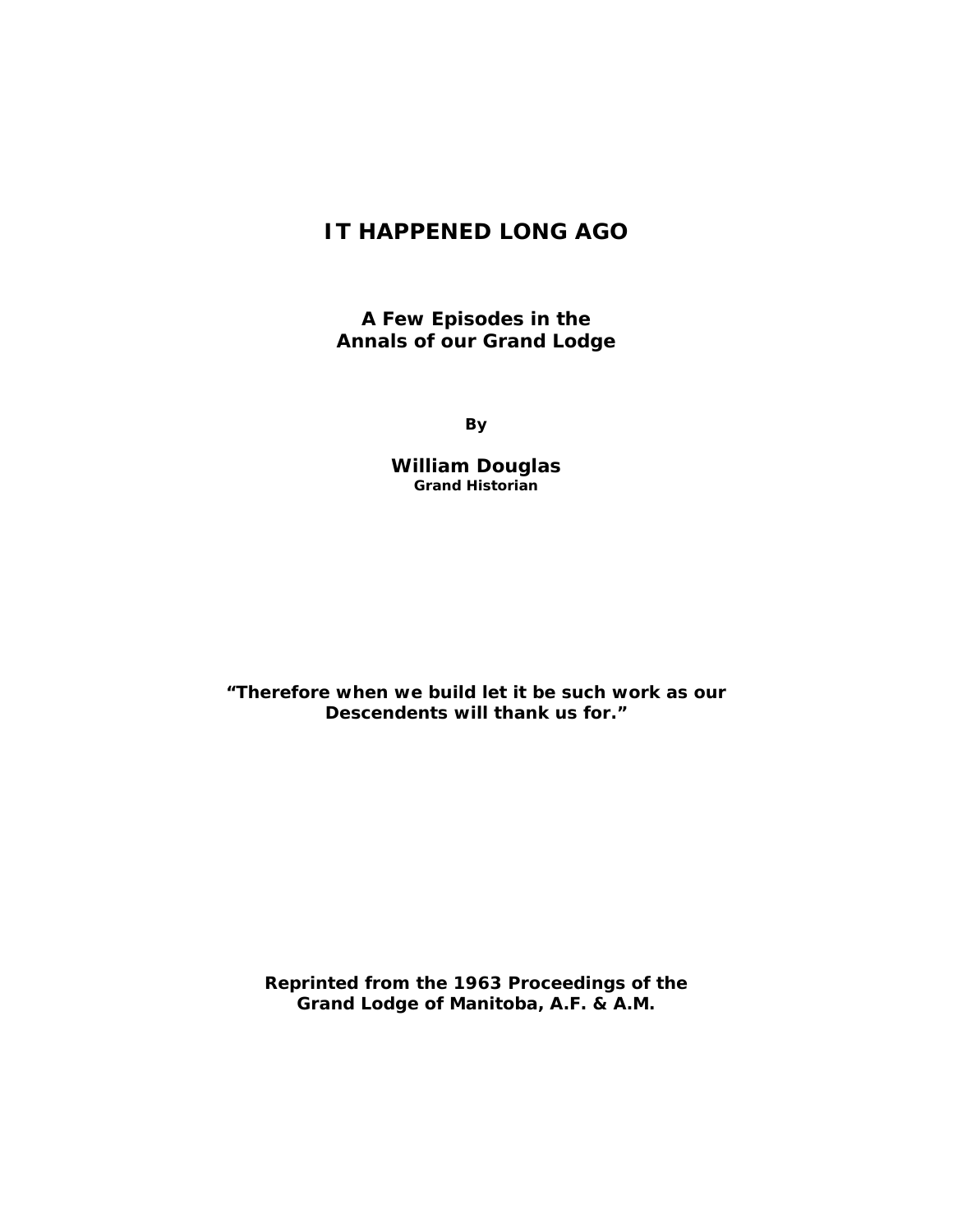Twenty-three years ago, in 1940, Grand Lodge created a new office - that of Grand Historian. At the same time it was enacted that a member of Grand Lodge would be elected each year, to carry out the duties assigned to the office. Whether it has been for the good of Grand Lodge, or simply following the line of least resistance, you will have to decide, but the fact remains that over this long period you have continued the same incumbent. This honor is highly appreciated. It has been a wonderful experience and I trust the several topics dealt with, from time to time, have enlarged the minds of the brethren. On this occasion I set sail on a new course - a review of some happenings that have taken place right here in our jurisdiction. This opened up a very wide field and I had difficulty in reaching a stopping place.

I am sure the brethren realize the difficulty, in fact, the impossibility, of pin-pointing the first Freemason to set foot on the soil of Western Canada. We know, from contemporary records, that some of the pioneer fur-traders and explorers who came this way were members of the Craft but we do not regard them as permanent residents. There was no settled community in their day of western exploration.

When it comes to the period of community settlement, which started at the beginning of the Nineteenth Century, there is little doubt who was the pioneer Brother of the Craft. Remember there was no Dominion of Canada nor Province of Manitoba as we have them today. The honor rests with Brother John Palmer Bourke. His original certificate of membership was presented to Grand Lodge, by his descendants, at our Annual Communication in 1960, and a reproduction of this historic document will be found in the printed proceedings for that vicar.

Brother Bourke was born in Ireland about 1791. He came to Red River Settlement with the second party of Selkirk Settlers in 1812 and was attached to the Colony establishment of Lord Selkirk. Four years after his arrival he had the misfortune to be one of the unfortunates at the Seven Oaks Massacre in 1816. Twenty-one innocents, including Governor Semple, lost their lives. Brother Bourke was wounded in the affair and after the noise of battle had ceased he was taken prisoner by the North West Company officials and sent to Montreal to stand trial. The trial did not take place until 1818 and Brother Bourke was acquitted. However, he was unable to return to Red River until 1819 at which time he entered the service of the Hudson's Bay Company. He remained with the Company until 1823 when he retired from the service and took up his residence in St. James, Manitoba, where he remained for the rest of his life.

During his enforced visit to Montreal he had an interesting experience and it is unfortunate that we cannot give an on-the-spot account of his life in the big city. However, we do know that while sojourning in Montreal, awaiting trial, he was initiated into Freemasonry, in Wellington Perseverance Lodge, No. 20, on the Registry of Lower Canada. This Lodge was under Irish jurisdiction and doubtless his fellow countrymen extended their typical Irish hospitality - to one in distress. This is my deduction and the fact that they accepted him into their Lodge and conferred the degrees surely justifies this conclusion.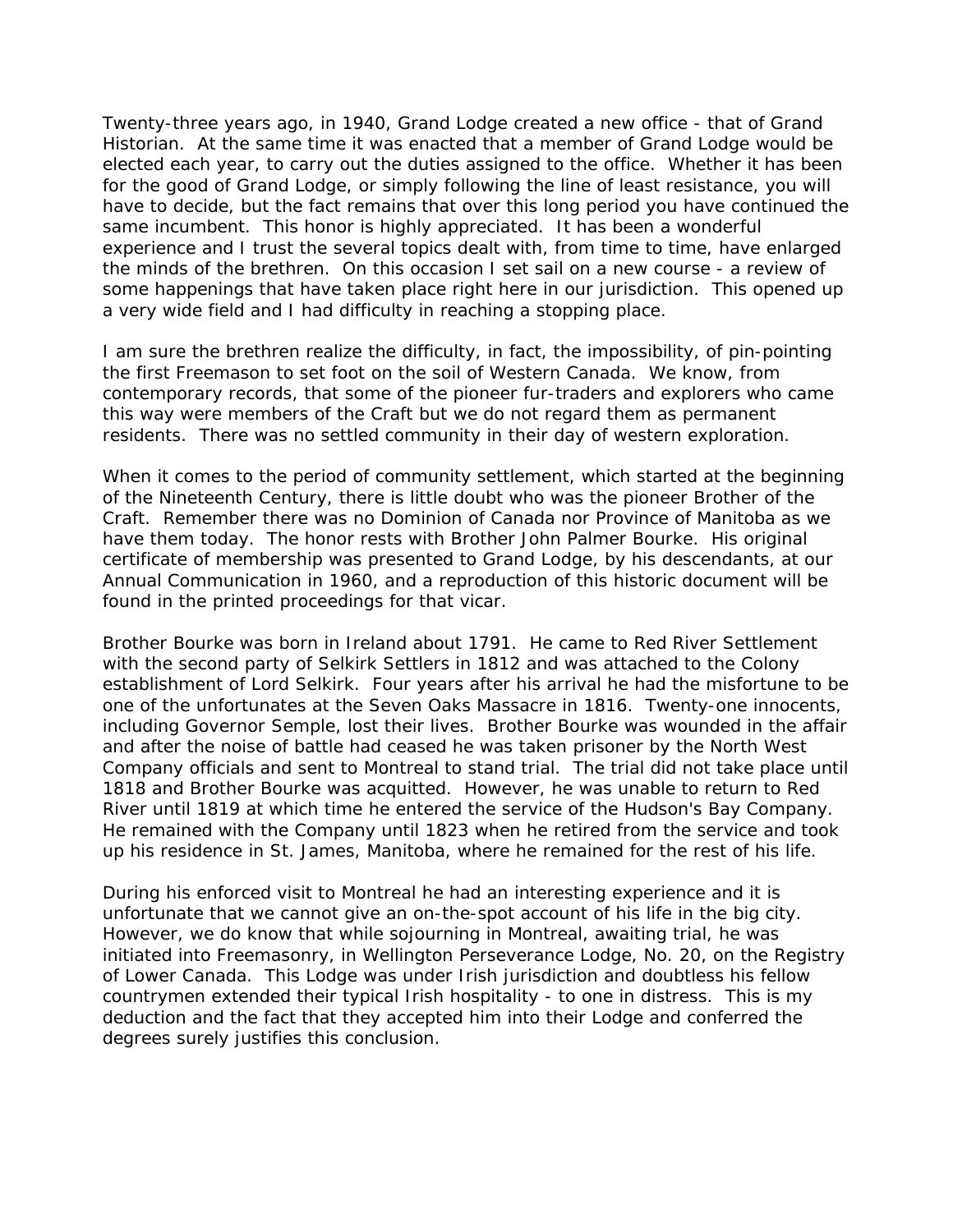Taking a quick glance at his home locality at that time what do we find? There was no Masonic Lodge. The population was scanty and one can readily understand the absence of community organizations when he scans the census reported by Nicholas Garry, in 1821. Here are his figures

| 419 |                         |
|-----|-------------------------|
|     | 154 of whom are females |

Members of Freemen at Pembina about 500.

From these figures we can see at a glance why Brother Bourke could not possibly avail of the fellowship of Lodge life. There is no evidence to indicate that he ever disclosed the fact that he was a Freemason even after Northern Light Lodge was instituted in 1864. Regardless of his silence on the subject we do honor him as the first Freemason to take up residence in what became the Province of Manitoba in 1870. We are proud of the fact that his lineal descendants are active in St. James Lodge No. 121, and members of this Grand Lodge.

We have already mentioned Seven Oaks, the scene of the blackest crime ever committed in our fair Province. One of the victims to give his life was John Rogers, a native of Cornwall, England. He was attached to the Selkirk Establishment, not the Hudson's Bay Company. From his writings, which are preserved in the Public Archives of Canada, we can infer that he had been allotted a special assignment apart from the settlement of the incoming families. He makes vague references, from time to time, the language of which suggests to me that he was a member of the Craft, but this is more deduction. I have conducted an extensive research in England but have failed to establish his membership. However, I honestly believe he was indeed a Brother Mason. Let me recite what I have discovered.

In 1809, Lieut. John Rogers conceived and executed a design in inscribed lines and painted in appropriate colors upon a large rock near Pendrift, Cornwall, England. This was known as "The Jubilee Rock," and it is known to this day by the same name. I have in my possession a photograph of this memorial and included in the design are two Masonic emblems, carved on the upper surface, each measuring about 18 inches by 24 inches. At one time there was a brass plate affixed to the rock with some descriptive verses engraved thereon. These had been written by John Rogers. It so happens that through his papers we find snatches of verse written on the spot while he resided here. Our John Rogers came from that part of Cornwall, the family estate being nearby.

Personally, I cannot conceive that a non-Mason would include Masonic emblems on a memorial which was planned, conceived and executed by himself. My conclusion is that he was a Masonic Brother and lost his life at Seven Oaks in 1816.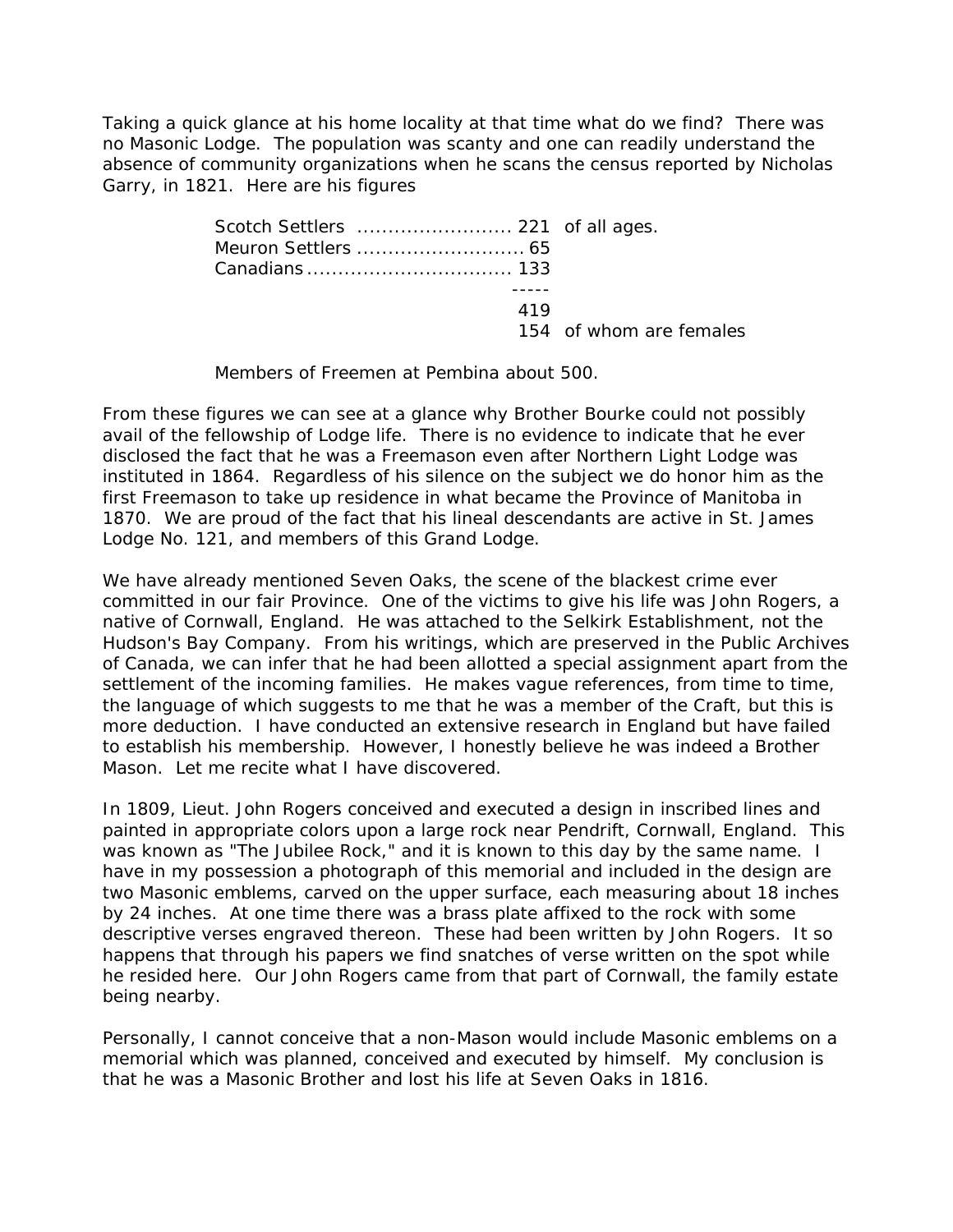A very long time had to elapse before organized Freemasonry was established at Red River. The event took place in 1861, the date, November 8th. The Worshipful Master was John Christian Schultz, who, in order to receive the degrees of Freemasonry was obliged to travel by cart. from Fort Garry to St. Paul, Minnesota, in the Fall of 1863. That was the nearest Lodge to his residence at the time. The authority to open Northern Light Lodge was granted by the Grand Lodge of Minnesota. A few days after the Lodge had held its inaugural meeting the brethren welcomed the first visiting brother to come to the pioneer settlement. His arrival did not coincide with a meeting night and no reference is made to it in the minute book. However, we have other sources of information and Captain Sennett was there at the time. Here is the story.

It seems the Hudson's Bay Company ships, sailing into the Bay that year, had met with disaster. The "Prince Arthur," headed for Moose Factory, and the "Prince of Wales," bound for York Factory, had both run aground in the vicinity of Mansfield Island. The former was completely wrecked; the latter had managed to make port with her crew and passengers. There was no alternative but to lay up for the winter. Captain Sennett and two of his officers, rather than hibernate under Arctic conditions, set out for Red River, en route to Great Britain. The Captain had a troublesome journey over the ice between York Factory and Red River. In crossing Lake Winnipeg a crack in the ice took place in the vicinity of the Captain's carriole. Water gushed, very rudely, from the gap, and in an instant the gallant sailor was submerged by his accustomed element. Wet to the skin and with his clothes freezing around him it was with difficulty he reached a hut near Grassy Narrows. Once indoors he vented his indignation at everybody and everything in typical style; and I leave it to you to judge the purity of language that filled the air.

In due course, despite his misfortune, Captain Sennett reached the Settlement at Red River where he was delighted to find a few of his Masonic brethren. If was an auspicious occasion. The Lodge had only opened a few days earlier and hospitality was lavished on the first visiting brother to reach the pioneer community.

A few days later, on St. John's Day, December 27th, 1864, an assembly of the officers and members of Northern Light Lodge, U.D., was held. The public was admitted to witness a formal ceremony of inauguration and after the usual speeches the party adjourned to enjoy dinner and a social time. This was the first time the Festival of St. John, that time-old ceremony of the Craft, was celebrated in this part of Canada. We might take a leaf out of their book and re-interest our Lodges in this important ceremony that has come to us from time immemorial.

I remarked at the outset that this would be a review of past events. You will observe I am not following any particular pattern, chronologically or otherwise. I now turn the page to an interesting feature in Manitoba's history. From the time this Province entered Confederation, in 1870, it was jokingly referred to as "The Postage Stamp Province." And there was good reason for the nickname. If you will take the trouble to examine a map of the Dominion for that period you will quickly see that. the boundaries indicated an area right in the middle of the continent just as if a stamp had been affixed. It was diminutive, without doubt. The southern boundary ran along the International Boundary Line; the northern limit lay in the neighbourhood of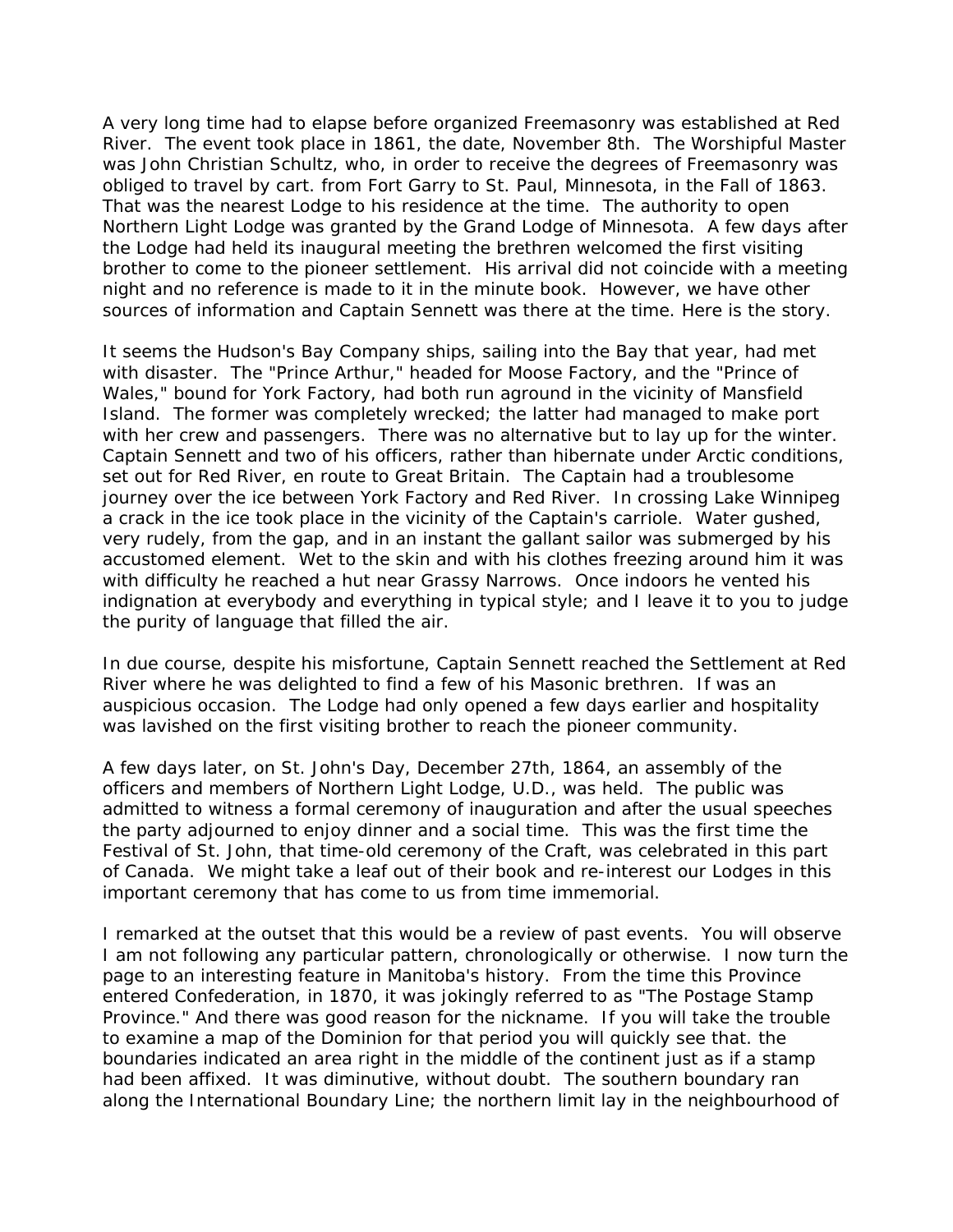Oak Point; to the east our jurisdiction did not reach as far as the Whitemouth river; going westward, Brandon, Rapid City and Souris were outside our boundaries and the town of Gladstone was just within the fringe. These facts may be hard to believe but there you have the story and it takes little imagination to understand why the jokers in the East called it "The Postage Stamp Province." But we have come a long way in the intervening period.

The original boundaries I have mentioned existed until 1881 when we stretched out just to the north of Lake Winnipegosis and west to what is now the Saskatchewan border; eastward we touched the present Ontario border. Once more, in 1912, the boundaries of Manitoba were extended. This time we reached Hudson's Bay. Now this province covers that part of the North American continent which has been under one flag, continuously, longer than any other part of North America. We might keep this undeniable fact in mind when we hear the subject of a national flag being discussed. Keep in mind, also, that Thomas Button arrived at the mouth of the Nelson river in 1612 and spent a winter there. He erected a marker, taking possession of the land for the British crown, and it has remained within the Commonwealth ever since.

In the realm of Freemasonry, the Grand Lodge of Manitoba was formed by three Lodges (Prince Rupert's, Lisgar and Ancient Landmark) who had all been chartered by the Grand Lodge of Canada (in Ontario). This event took place in 1875. The first Lodge to be chartered by the newly created Grand Lodge, outside the Winnipeg area, was opened at Emerson in 1876. Today, with the rush and bustle of modern transportation, we can travel from Winnipeg to Emerson, by highway, in less than two hours. Contrast this with the experience of the Grand Master, William N. Kennedy, and three of his officers when they instituted Emerson Lodge. They left Winnipeg by steamer on the evening of July 28th, 1876, and conducted the ceremony the following day. However, because of the lack of regular transportation, they did not arrive back home until August 1st. It required a lot of time to visit a rural Lodge ninety year ago.

Shortly after the Lodge at Emerson had been instituted the Grand Master of the Grand Lodge of Minnesota, James C. Braden, exemplified in a very practical manner the principle of Brotherly Love. The matter of jurisdiction was involved. Because of the lack of Lodge facilities and the remoteness of the locality, Brother Braden issued an open waiver giving residents in his own jurisdiction permission to petition for membership in Emerson Lodge. This privilege was taken advantage of and later, the Grand Master of Dakota Territory extended a similar privilege. The fraternal relationships generated by these simple acts have continued through the years and form a delightful association of brethren.

With jurisdiction extending over such a vast area, comprising thousands of square miles, one wonders how Grand Lodge managed to carry on. True, they were confronted by many problems. Perhaps the most serious occurred in 1878. There arose a group of dissidents who, regardless of Masonic rules and customs, set up what they called "The Grand Lodge of Manitoba." This schismatic Grand Lodge was energetic in several ways. In 1879 they claimed that petitions for Dispensations had been received from Morris, Boyne Settlement (Carman), Winnipeg, and Rockwood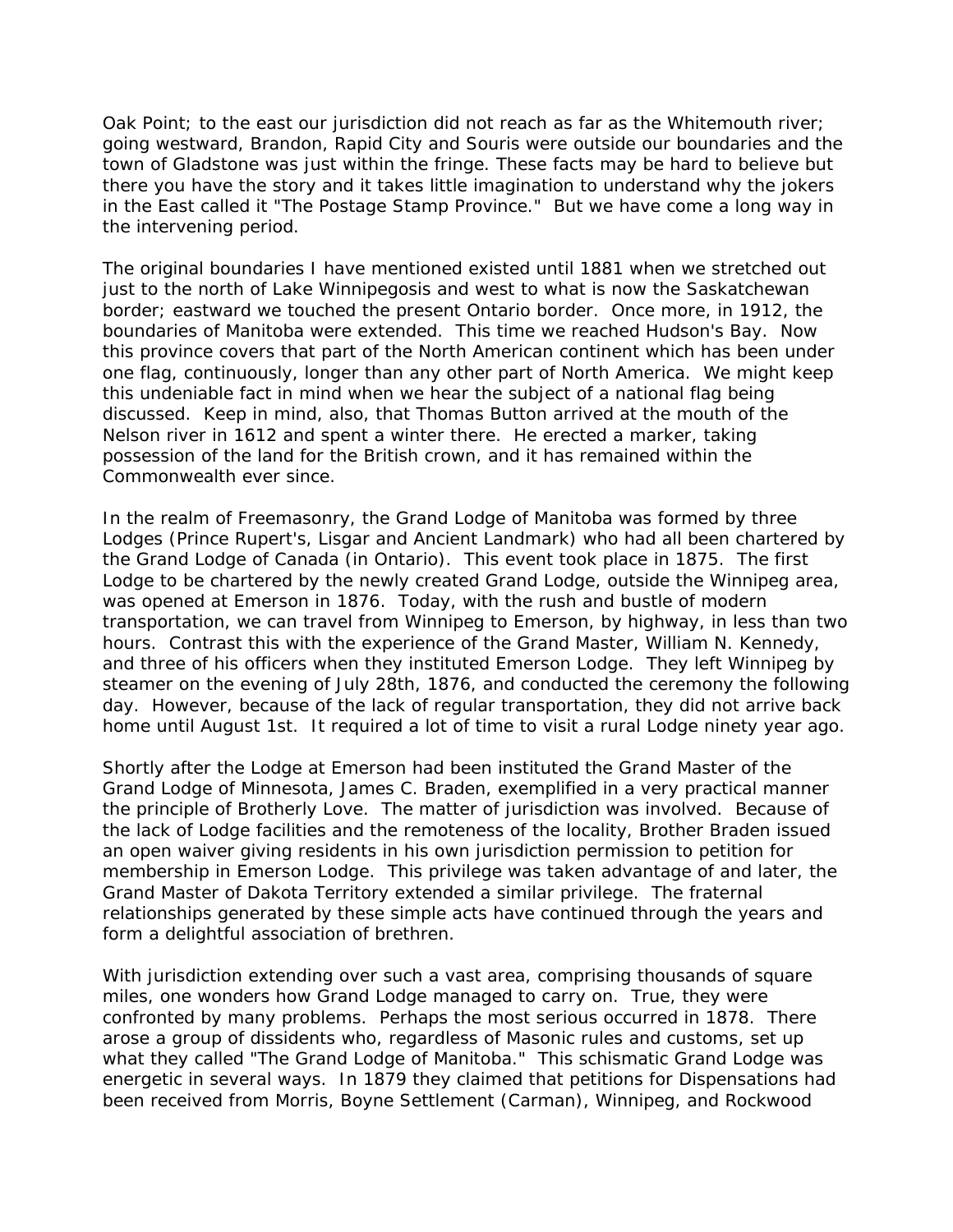(Stonewall). Warrants were ordered to issue, without any preliminary action, to King Solomon Lodge No. 8, Morris; Oakland Lodge No. 9, Boyne Settlement; Northern Light Lodge No. 10, Winnipeg; and Rockwood Lodge No. 11, Rockwood. Of the four, only King Solomon and Northern Light Lodge came into existence under the schismatic Grand Lodge. One is tempted to remark that these Lodges had a most unusual beginning. They had never had the usual Dispensation with waiting period; warrants were issued in response to their petition and numbers on the Register assigned. All this without having been instituted in the first place. A remarkable situation in the annals of the Craft.

Another unusual occurrence took place in 1878; this time in the legally constituted Grand Lodge of Manitoba. Early in January 1878, a Dispensation was issued to Assiniboine Lodge, Portage la Prairie. At the Annual Communication of Grand Lodge, held in June the same year, a warrant was authorized for Assiniboine Lodge to he numbered "7" on the Register. At a subsequent session of Grand Lodge, the Grand Master reported in these words: ". . . he had appointed the Deputy Grand Master to constitute Assiniboine Lodge No. 7, and install their officers to whom a warrant had been issued by the Grand Lodge yesterday, and that the Deputy Grand Master had reported having performed the duties imposed upon him. It is quite evident that our predecessors interpreted the requirements of the Constitution, not according to ancient usage and custom, but to suit the occasion.

We have already mentioned the vast expanse of territory operating under the jurisdiction of the Grand Lodge of Manitoba. One can visualize the wide area from the following items. In 1880 a dispensation was issued to Prince of Wales Lodge meeting at Minnedosa, N.W.T., also, in the same year, to Corinthian Lodge, Rapid City, N.W.T. You will observe neither Lodge was located within the geographical boundaries of Manitoba. Two years later, in 1882, authority was issued to Wascana Lodge to meet at Regina and Moose Jaw Lodge to meet at Moose Jaw. In 1884 we lengthened our sights to the foothills of the Rockies and granted a Dispensation to Bow River Lodge to meet in Calgary. This hurried mental visit across the wide prairies will, I am sure, indicate part of handicaps confronting the officers of your Grand Lodge in the early days. It is amazing that so much successful development took place under the existing conditions before the railroad came our way.

We get a glimpse of these far-off days when the brethren at Gladstone received their warrant. The year is 1880. The Grand Master, John Headley Bell was in charge of the ceremony. We can understand his experience best in what he said himself: "I approach the subject of my visit to this Lodge (Gladstone) with remembrance of mud and water. Mud of such depth and tenacity as is only to be found in Manitoba when it happens to be muddy, and water of coldness which still makes me shiver when I think of it, and which Brother House says `nearly used him up. "

"This Lodge is about one hundred miles from Winnipeg and the trip had to be made by team. At Portage la Prairie, R. Wor. Brother R. McCuaig joined Brother House and myself, Brother Small acting as guide. The latter said repeatedly, the roads were 'not bad' -- we wondered what 'bad' meant - and Brother Small gave us the desired information. But beyond walking some miles, and occasionally helping the horses to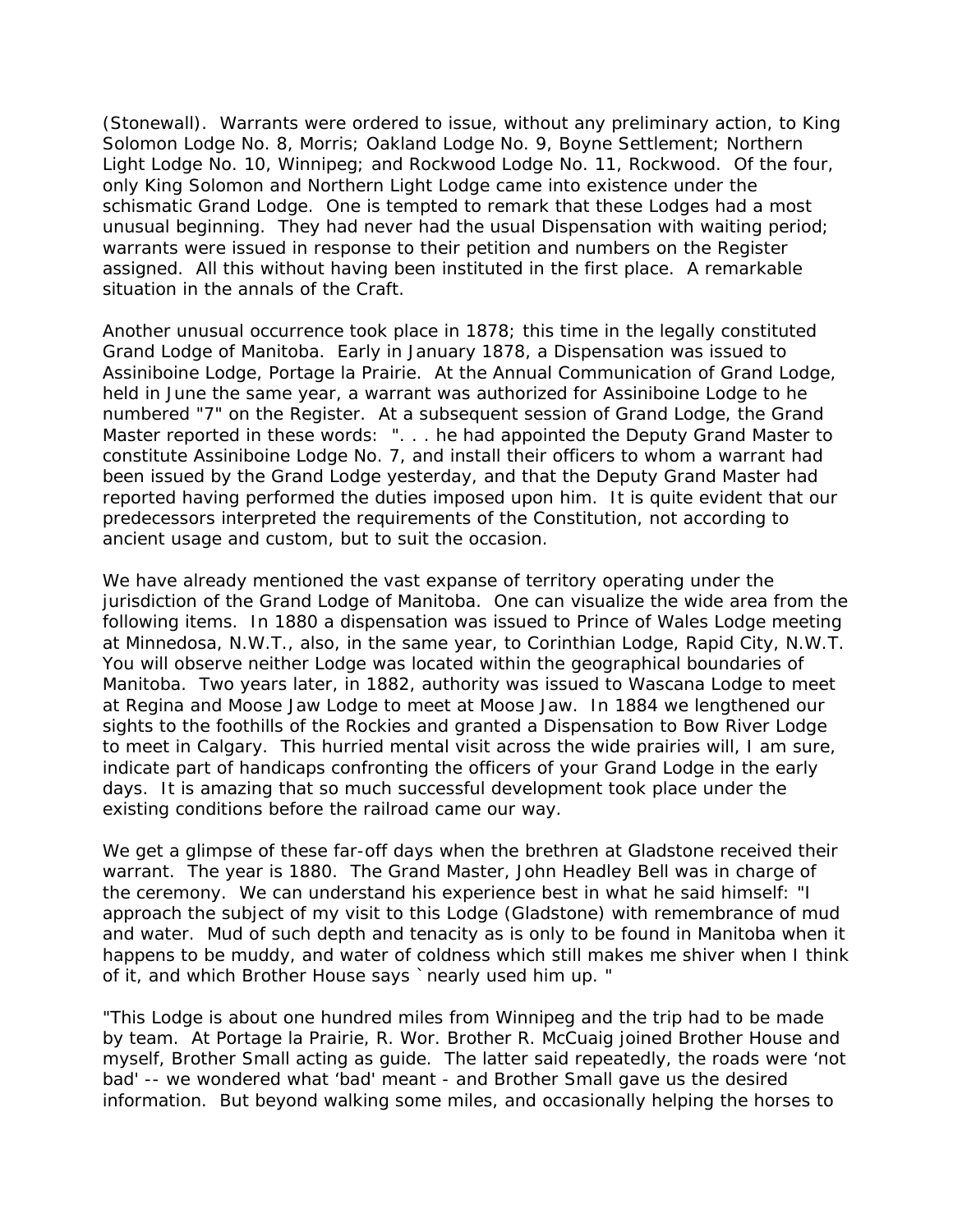pull the wagon, wet feet and muddy clothes, and wading a creek on our return, the coldness of the water causing Brother House to utter strange sounds, we met with no mishaps." I am sure this trip was long remembered by the participants. Incidentally, it would be interesting to know the elapsed time it took our good brothers to make the journey and then compare it with the time it took our Senior Grand Warden, whose home is in Gladstone, to come here to take his chair at the opening ceremony yesterday.

Let us take a glance at an amusing incident which occurred at the Annual Communication in 1891. The Grand Master was that fine old veteran, James A. Ovas. He had been requested to give approval to a by-law submitted by Stonewall Lodge No. 12. We can visualize that there had been some officers and others in that Lodge who were careless, dilatory and latecomers when the hour to open Lodge arrived. Whatever the cause, the Lodge had passed a by-law which read: "Officers not attending the Lodge at the time fixed by the summons, nor sending a written notice of such absence, nor giving a reason which shall be accepted is satisfactory at the next Lodge meeting, shall be fined as follows: W.M., S.W., J.W., 50 cents; S.D., J.D., Secretary, Treasurer and Tyler, 25 cents; to be added to the Charity Fund."

The decision of the Grand Master in making his dissent was quite emphatic and to the point. "Disallowed on the ground that Masons are bound to the discharge of their duties by motives more powerful than any which could be furnished by the fear of a pecuniary penalty. To allow a breach of these obligations to be satisfied by a money payment would in my mind, be to detract from their solemnity and binding nature."

Two years before that, in 1899, the vexed question of liquor control came under discussion. A motion was formally presented by which it was required to amend the Constitution of Grand Lodge. The suggested clause read: "prohibit intoxicating liquor in the lodge room or in the ante-room appertaining thereto." The motion brought an amendment motion which sought to compel each lodge to pass a by-law covering this prohibition. A third group came up with an amendment to the amendment, and despite the fact that it was contrary to Masonic jurisprudence, they managed to carry the day and so it was decided to "lay the motion on the table for six months.

It might be remarked, in passing, that this subject has cropped up from time to time at our Annual Communications but Grand Lodge has wisely refrained from legislating on matters concerning the social life and habits of its members. There is no evidence that I know to indicate that the brethren in Manitoba have ever conducted their meetings and social activities in any other but an orderly and well disciplined manner.

Retracing our review still further back we are proud of the fact that the Grand Lodge of Manitoba issued a Charter to Pequonga Lodge No. 22, meeting at Rat Portage, Keewatin Territory. This was in 1883. In the course of time that part of Keewatin became Ontario, territorially. A bitter legal controversy ensued and the cause found its way to the Privy Council. The final judgment was that Rat Portage was within the boundary limits of the Province of Ontario. This meant that Pequonga Lodge was obliged to change its allegiance from Manitoba to the Grand Lodge of Canada (in Ontario). For five years, since the Lodge was first opened, a happy and harmonious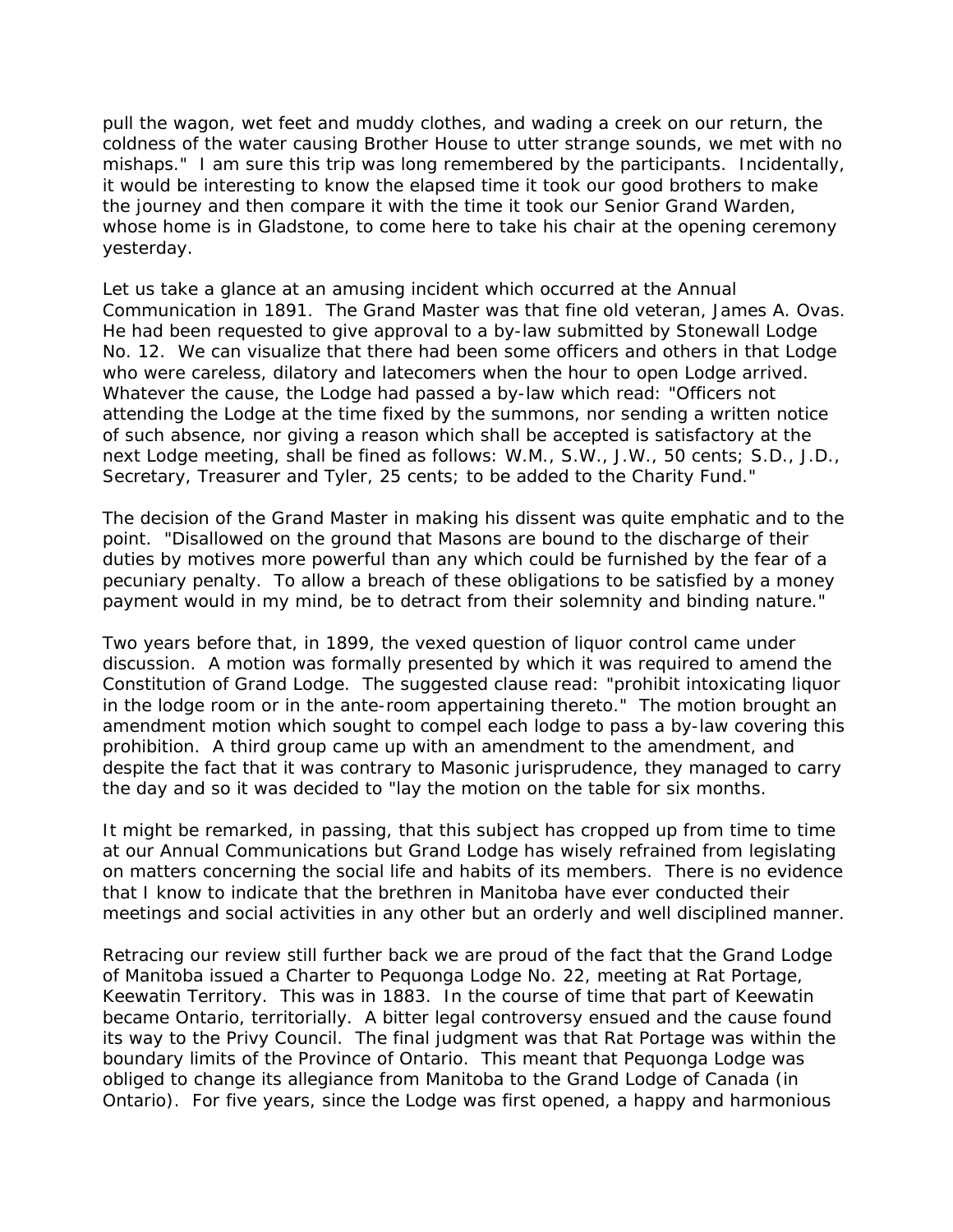relationship had existed. The necessary change was accomplished in a brotherly spirit to the satisfaction of everyone concerned.

At the Annual Communication held in 1887, the following resolution was passed: "Resolved, that the Grand Lodge desires to place on record its high regard for Pequonga Lodge No. 22, and for its efficient discharge of the various duties devolving upon it. The Grand Lodge desires further to express its regret that it is necessary to cede that Lodge to the Grand Lodge of Canada and trusts in its new relations Pequonga Lodge may be, at least, as happy as in the old."

It was further decided that after the details of the transfer had been concluded the Charter and Lodge documents be returned to Pequonga Lodge as historic mementos of its origination in the Grand Lodge of Manitoba.

The passage of time, the emergence of new generations, cause us to forget some of the stalwart brethren who unfurled the banner of Freemasonry in the pioneer days. That seems to be the case as far as Robert Morris is concerned. In his own day he was acknowledged to be one of the outstanding Craftsmen. He served as Grand Master of the Grand Lodge of Kentucky, 1838-39; was a prolific writer, his field covering a wide range including Masonic history, jurisprudence, Rituals, Biography, etc. In addition he was a poet of note.

At our Annual Communication held in February, 1888, this gifted brother was an honored guest. He was accorded an official welcome and in making acknowledgment of the tribute paid by our Grand Master, Thomas Clark, he read, and presented to Brother Clark, an original poem. The records tell us that "it was composed and respectfully inscribed to our Grand Master." The title of the poem is "In White Array." There are five verses in all but I will read but two. These, I am sure, will be an appropriate conclusion to our rambling excursion through the archives and records of Grand Lodge.

> What are these, in white array, Gathered round yon Book of God? While the pictured walls display Emblems ancient and adored; Whence are these, whose practised skill Waits upon the Master's hand, Prompt to do the Master's will And obedient to command?

These, from many a land and clime, These, from many a home, have met; Age, and Youth, and Middle Time, Mingle here in concord sweet. In one solemn, holy vow, They are bound for others good; Heart and hand are woven now, In the world-wide Brotherhood.